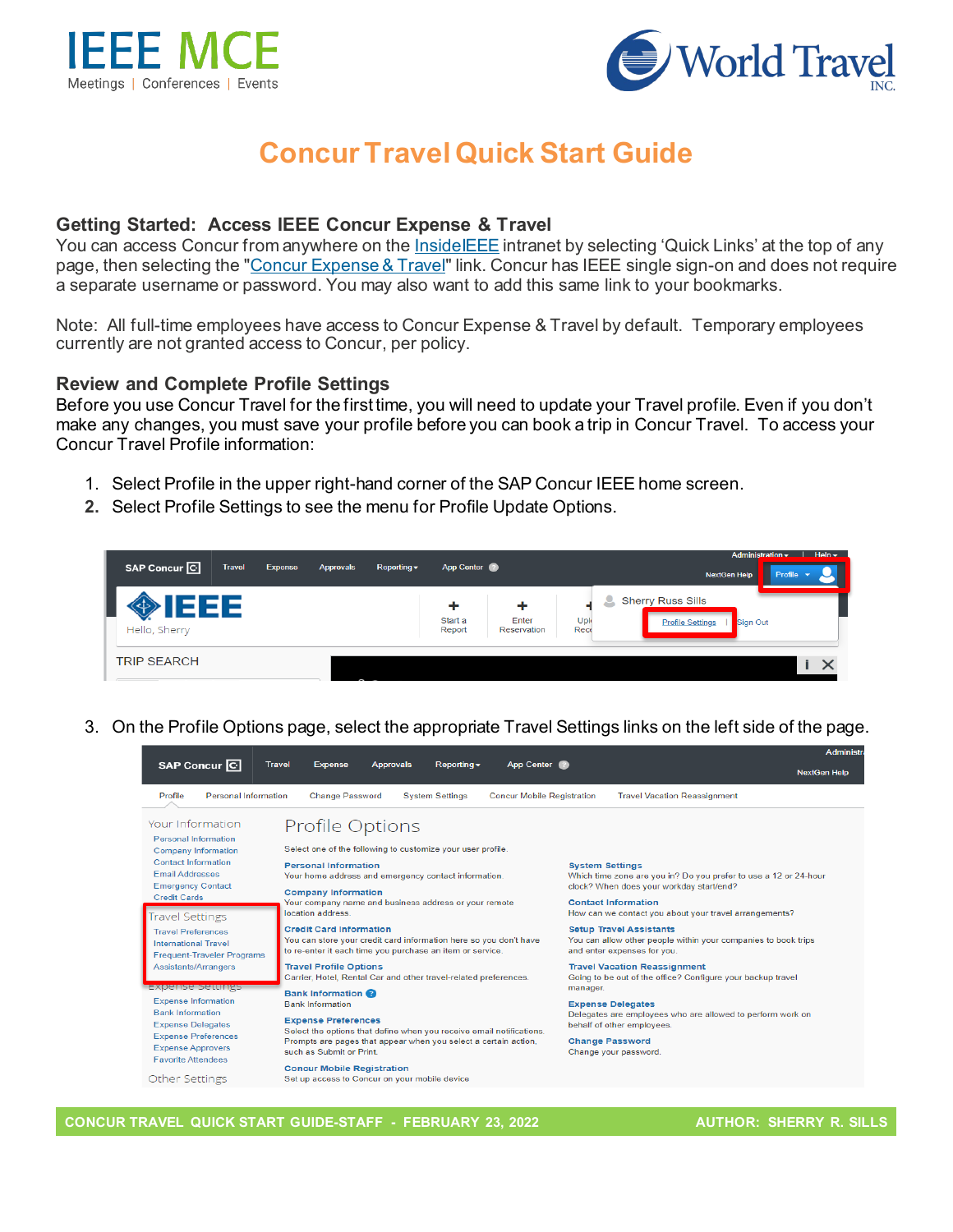



4. Update the appropriate information and click Save.

**Note:** Complete all required fields including your legal name on your travel document (Driver's License or Passport), date of birth and gender before saving your profile.

5. Once your profile information is entered and saved, it will be electronically routed to IEEE's corporate travel agency of record, World Travel, Inc. You are now ready to begin your flight search.

### **Making a Flight Reservation**

- 1. Select "Travel" on the top left navigation menu.
- 2. Click Airplane/Train icon at the top of the page.
- 3. Click to Select a Flight Search type:
	- Round trip
	- One Way
	- Multi-City
- 4. Enter the 'From' and 'To' details using the city name, airport code or train station name. Use "Find an Airport" if you are unfamiliar with the area.
- 5. Click the calendar in the Depart and Return fields to select dates *(shows inventory up to 331 days out.).*
- 6. Select 'Depart' or 'Arrive' in the drop-down boxes to direct the basis for the time search.
- 7. Select a portion of day or a specific time in the 'Time' drop-down boxes.
- 8. Select a time range around your set time for the search. The wider the range of hours before and after your times (+3 field), the more flight options will be returned.
- 9. Check the car and/or hotel box, if desired.
- 10. Choose a Class option from the drop-down list. Economy is set by default and can be changed, as needed.
- 11.Set a 'Search by' preference. Default is 'by Fares' but you may choose to adjust this to 'by Schedule'.
- 12. Check the 'Specify Carrier' box to search by a specific carrier (e.g., United), if desired.
- 13. Click Search.

**Notes:** If your Travel Profile was not completed, a notification window will appear after selecting 'Search' to advise that your profile must be completed before the system will allow you to continue.

Please refer to **IEEE's Travel and Expense Reimbursement Guidelines** for travel reimbursement guidelines.